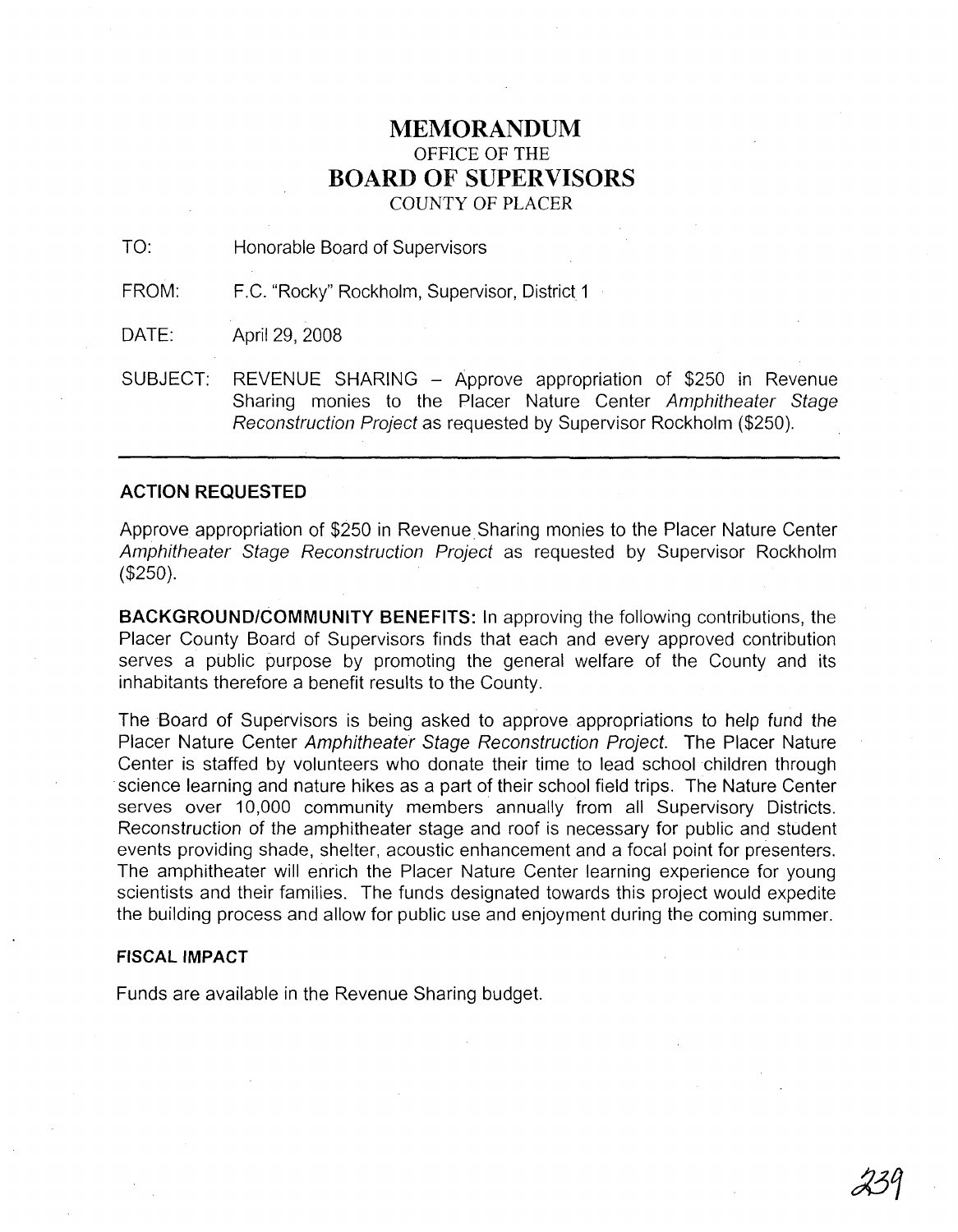## PLACER NATURE CENTER

March 27, 2008

Supervisor Rocky Rockholm Placer County Board of Supervisors 175 Fulweiller Ave Auburn, CA 95602

Dear Rocky:



Placer Nature Center respectfully requests Revenue Sharing Funds for 2008 to reconstruct our amphitheater stage for public and students' events. In the amphitheater, Eagle Scouts have reconstructed the seating area, installed solar powered lighting and landscaping. The stage itself is still inadequate- primarily because the "roof" is so low. This building was originally constructed for the Department of Fish and Game and sheltered animals injured by cars or hunters. The roof is so low that our presenters (bat educators, Wild Things, speakers on various environmental topics, Docents/teachers) cannot comfortably use the stage.

If we were to raise the roof approximately 5 feet, it would be a vast improvement, providing both shade, shelter, acoustic enhancement and a focal point for our presenters. We estimate the cost to rehabilitate the amphitheater at \$6,500. Any contribution that you can make toward this project will be appreciated. Any donation over \$1000 will be recognized on our Giving Tree Community Donation Recognition wall.

This Amphitheater project is needed to better serve community members who come to the Center for recreation and information. We serve over 10,000 community members each year. As you know, Placer Nature Center is a 501 c. 3 organization that offers a myriad of opportunities for nature investigation and discovery. We would like to utilize Revenue Sharing funds to enrich the experience of visitors to the Center.

Placer Nature Center is primarily staffed by volunteers who donate their time to lead school children through science learning and nature hikes as a part of their school field trips.

**MAR** 3  $\degree$  2008

'is

 $\mathscr{A}$ H)

(over)

3700 Christian Valley Road • Auburn, CA 95602 • 530.878.6053 • www.placernaturecenter.org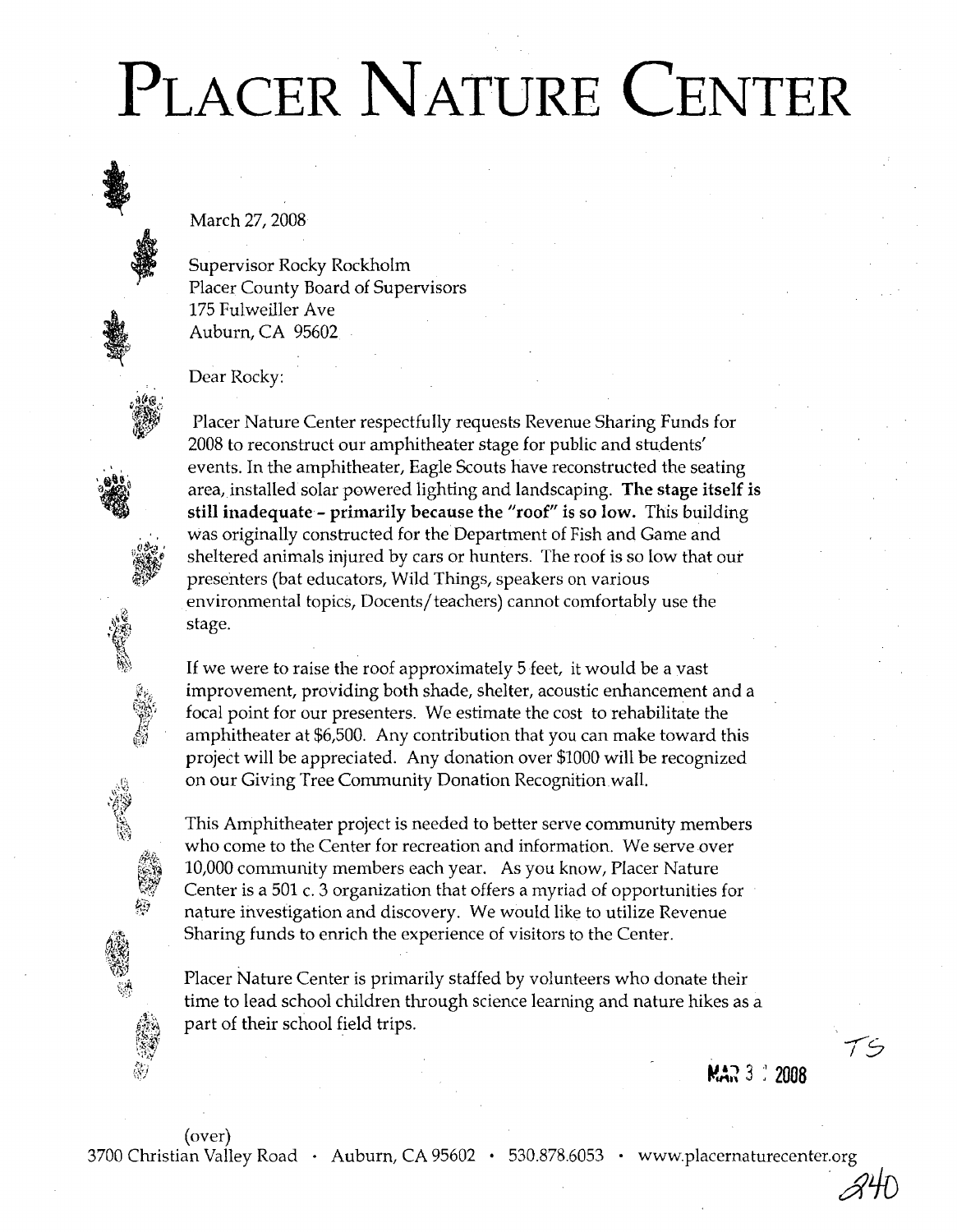Because Placer Nature Center serves children and adults from all Supervisorial Districts, we hope that Revenue Sharing support from all members of the Board may be sufficient to fund the whole of this project (\$6,500). It would allow us to expeditiously build it for public use and enjoyment during the coming summer.

Please do not hesitate to call if you have questions on this proposal. We will be happy to meet with you to provide more details on our request and share how the amphitheater will enrich the Placer Nature Center learning experience for young scientists and their families.

Thank you for your interest and support of Placer Nature Center.

Sincerely,

Leslie Warren Executive Director